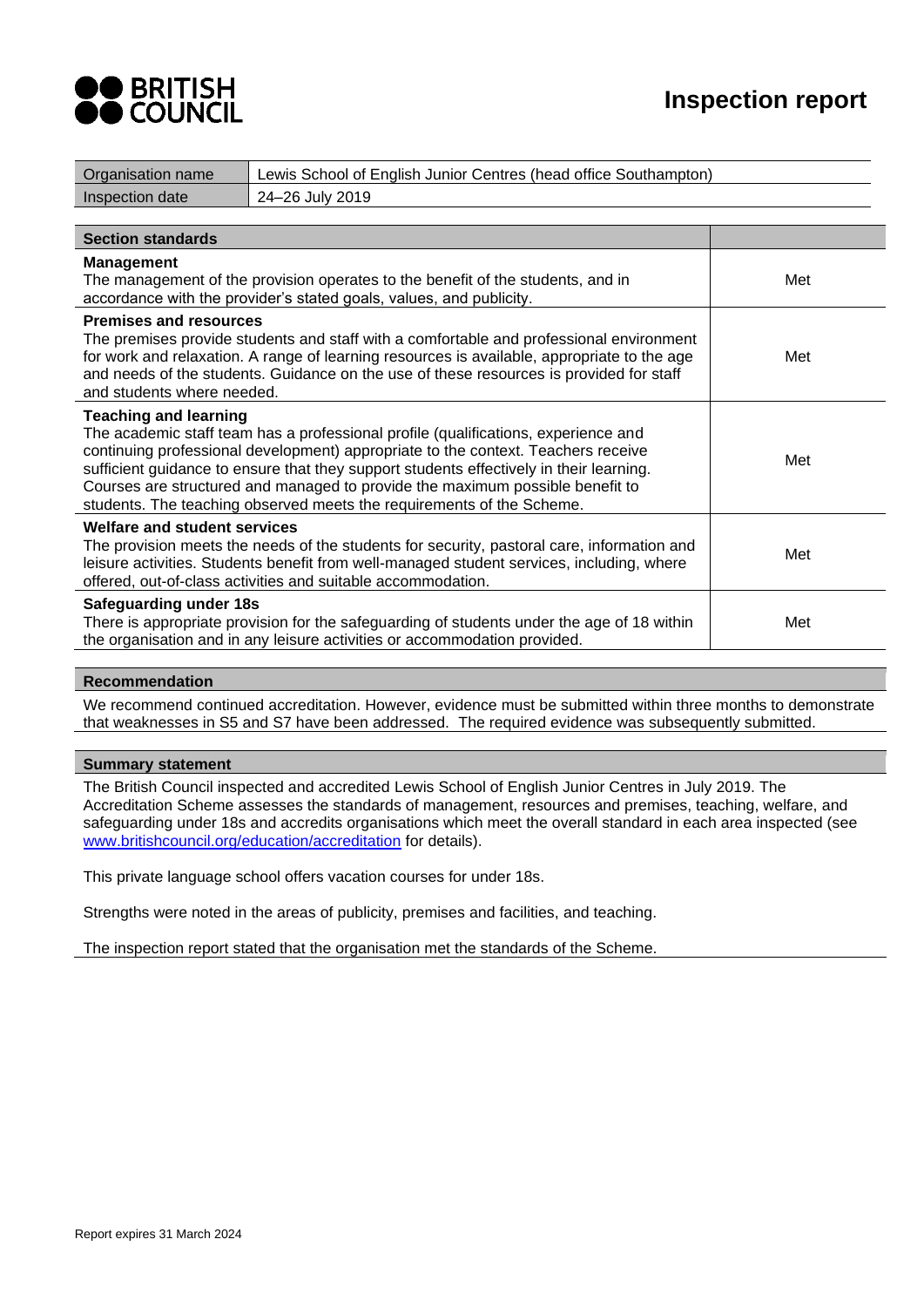## **Introduction**

Lewis School of English, Southampton, has offered a junior programme since 1997; provision extended to multiple centres in 2010 and the multicentre junior programme was separately accredited in 2011. At the last inspection, five centres were running; this year there were three, in Southampton, Reading and the New Forest. All centres are administered by head office in Southampton, and continuing professional development (CPD) is delivered by Lewis School based teacher trainers who are TEFLQ. They cover all centres. Administrative academic management (head teachers and assistant head teachers) is carried out by returning overseas staff who are generally also TEFLQ.

Inspectors visited head office and two of the three centres: Southampton, chosen because it was the largest centre, and New Forest, as the wildcard centre, chosen because it was not visited at the last inspection. At head office, meetings were held with the director, the marketing communications manager, the office manager and a member of the main school reception team, one of the two CPD trainers, and the homestay visiting officer. At the centres, meetings were held with the centre manager, the head teacher, the activities manager, activity leaders, and, additionally in Southampton, the welfare and residence manager and the residential student guardian. Focus groups were held with teachers and with students in both centres. All teachers timetabled during the inspection were observed. One inspector visited two homestays in New Forest, two homestays in Southampton and the residential accommodation in Southampton.

### **Address of main site/head office**

30–33 Palmerston Road, Southampton SO14 1LL

#### **Description of sites visited**

In addition to head office, two centres were visited during the inspection: New Forest and Southampton. The New Forest centre (Ringwood Waldorf School, Folly Farm Lane, Ringwood BH24 2NN) makes use of the premises of an independent school for children up to 18. The school has its own car park, playground and playing fields, and there is a small café and shop on the edge of the grounds. A range of classrooms is available, with three in use for EFL classes, arranged around a courtyard area where students can congregate and play ball games during breaks. The Lewis school office, for all staff at the centre, is located on the first floor overlooking the courtyard, and has its own kitchen area as well as seating, office space and computers. There is a large hall for dining and activities.

The Southampton centre (Solent University, East Park Terrace, Southampton SO14 0YN) is based on the third and fourth floors of a university building. The centre office, for all staff, and a range of classrooms are on these floors, and the centre also makes use of lecture theatre space for afternoon activities, and one of the university canteens, in another building a short walk away. At break times, students can make use of a cafeteria, snack bar and shop on the ground floor, and main meals are served in the canteen. There are toilets on every floor and all floors can be reached by stairs and lifts.

| <b>Course profile</b>                                           | Year round |      | <b>Vacation only</b> |             |
|-----------------------------------------------------------------|------------|------|----------------------|-------------|
|                                                                 | Run        | Seen | Run                  | Seen        |
| General ELT for adults (18+)                                    |            |      |                      |             |
| General ELT for adults (18+) and young people (16+)             |            |      |                      |             |
| General ELT for juniors (under 18)                              |            |      | $\boxtimes$          | $\boxtimes$ |
| English for academic purposes (excludes IELTS preparation)      |            |      |                      |             |
| English for specific purposes (includes English for Executives) |            |      |                      |             |
| Teacher development (excludes award-bearing courses)            |            |      |                      |             |
| ESOL skills for life/for citizenship                            |            |      |                      |             |
| Other                                                           |            |      |                      |             |
| $P_1$ and the angles                                            |            |      |                      |             |

#### **Comments**

All courses are for 11 to 17 year-olds, although the school may occasionally accept an 18 year-old from the same school year. The basic programme consists of 15 hours of English tuition weekly, either with a standard activities offer, or with activities and football, theatre or IELTS. The New Forest centre also offers a theatre camp and an art camp, both without English and open to native as well as non-native speakers.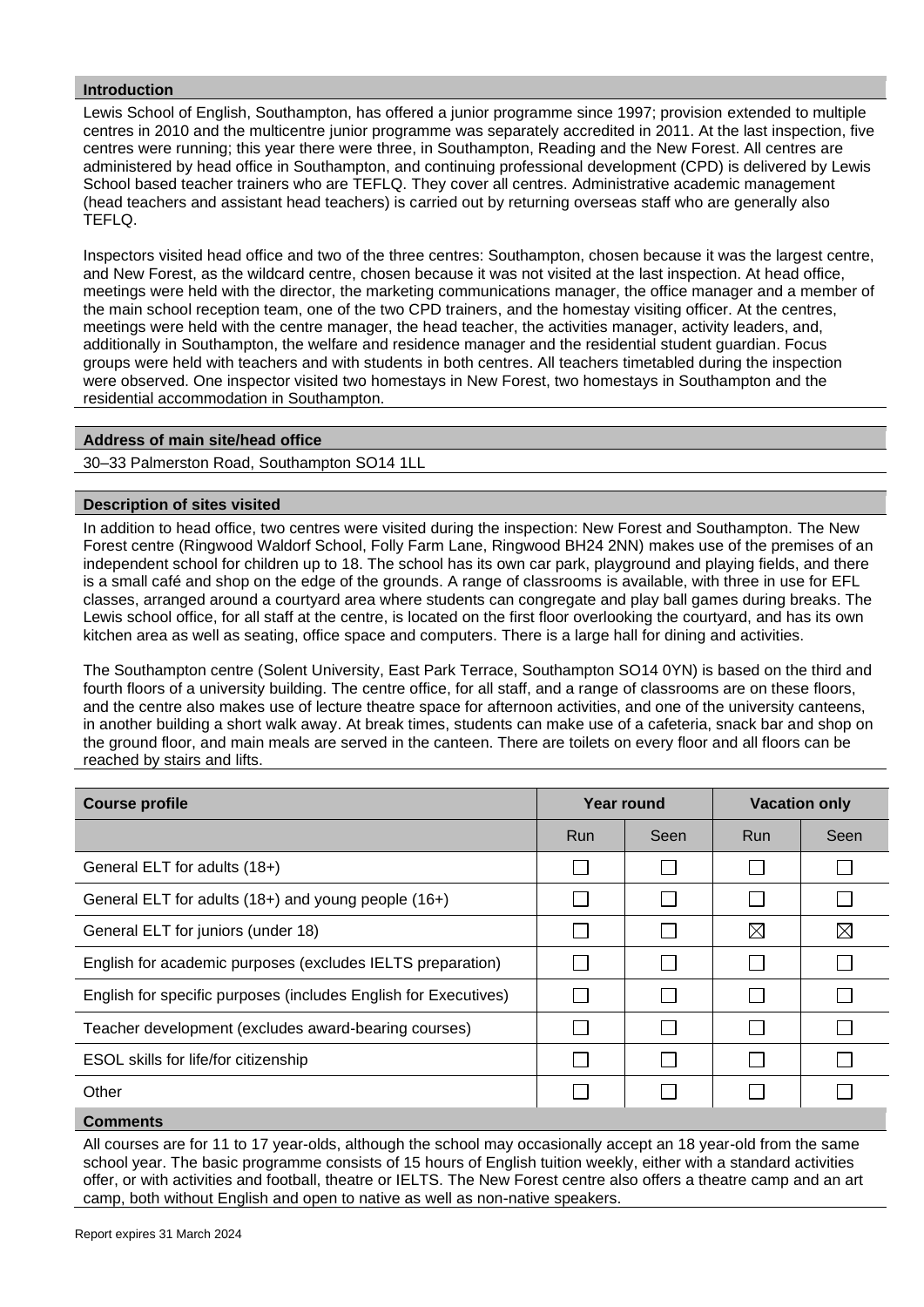## **Management profile**

At head office, the head of marketing and operations (HMO), and the finance and administration manager (FAM) report to the director. The FAM is responsible for the junior programmes administration team and the CPD trainers, while the HMO oversees the marketing and operations team. In the centres, teachers and activity staff are managed by head teachers and activities managers respectively, and these, together with welfare managers, report to the centre managers, who have overall responsibility. Centre managers report to the director.

#### **Accommodation profile**

Homestay accommodation only is offered at the New Forest centre; Southampton offers both homestay and residential accommodation. At the time of the inspection 38 students were staying in homestay at New Forest, 62 students in homestay in Southampton and 209 students staying in residential accommodation in Southampton. All homestays in the New Forest centre are within a 10 to 20-minute drive from the centre, some are within walking distance. In Southampton all homestays are within a 30-minute bus ride of the teaching centre. Some homestays are ensuite, but most provide standard accommodation, half board during the week and full board at weekends. The residential accommodation is owned and managed by Solent University and is a 15 to 20-minute walk from the teaching centre. The school uses three residential blocks. All rooms are single with ensuite facilities. The communal kitchen areas were being refurbished at the time of the inspection and were not available for students to use. The front door of each block and all internal rooms are lockable. There is a social space in the main reception block which is sometimes used for evening activities. Students are always accompanied when walking to and from the residence to the teaching centre.

Group leaders and a minimum of three members of Lewis School of English staff are accommodated in the residences overnight. Group leaders allocate the rooms and are responsible for their students between 23.00– 07.00. Independent students are accommodated together in the same block and are looked after by the welfare and activity manager.

#### **Summary of inspection findings**

#### **Management**

The provision meets the section standard and exceeds it in some respects. The management of the provision operates to the benefit of the students, and in accordance with the provider's stated goals, values, and publicity. *Publicity* is an area of strength.

#### **Premises and resources**

The provision meets the section standard and exceeds it in some respects. The premises provide students and staff with an extremely comfortable and professional environment for work and relaxation. A range of learning resources is available, appropriate to the age and needs of the students. Guidance on the use of these resources is provided for staff and students where needed. *Premises and facilities* is an area of strength.

#### **Teaching and learning**

The provision meets the section standard. The academic staff team has a professional profile (qualifications, experience and continuing professional development) appropriate to the context. Teachers receive very good guidance to ensure that they support students effectively in their learning. Courses are structured and managed to provide the maximum possible benefit to students. The teaching observed met the requirements of the Scheme. *Teaching* is an area of strength.

#### **Welfare and student services**

The provision meets the section standard. Students are looked after by a committed team at both centres and their pastoral needs are well met. However, there was a weakness in security at the New Forest centre, which compromised the safety of the students there. Homestay and residential accommodation are both entirely satisfactory and students benefit from a good programme of activities and excursions.

#### **Safeguarding under 18s**

The provision meets the section standard. An appropriate safeguarding policy is in place and all staff and homestay providers undertake safeguarding training. Students are carefully supervised during lessons and activities and good arrangements are in place to ensure their whereabouts at all times. However, there were no risk assessments in place for the group making alternative excursion arrangements or for the small number of 18 year-olds on the junior programme.

#### **Declaration of legal and regulatory compliance**

The items sampled were satisfactory.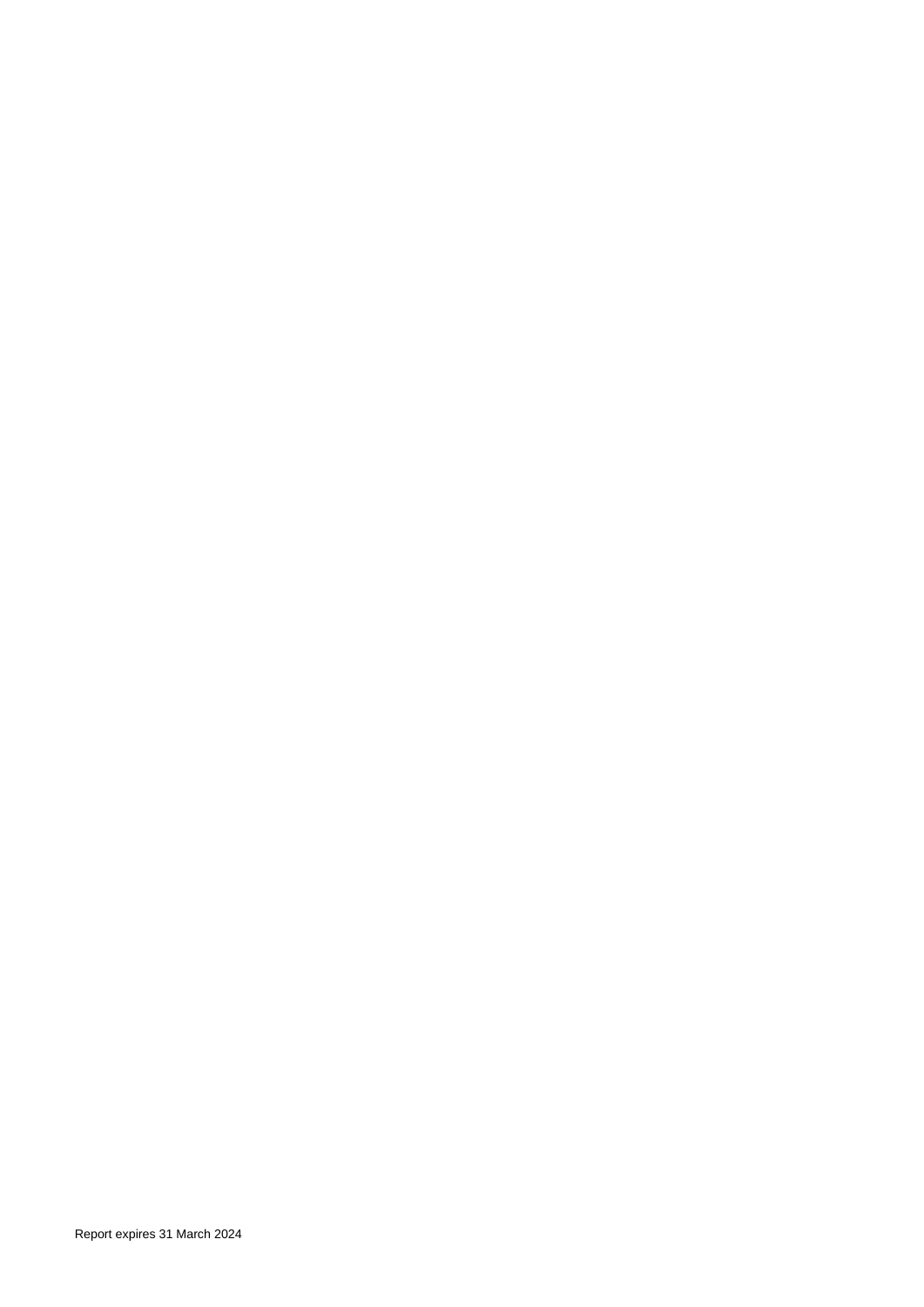### **Evidence**

## **Management**

| <b>Strategic and quality management</b>                                                                                                                                                        | Met      |
|------------------------------------------------------------------------------------------------------------------------------------------------------------------------------------------------|----------|
| M1 There is a clear statement describing the goals and values of the organisation, which<br>is made known to all staff.                                                                        | Met      |
| M2 The management has clear objectives for the future of the organisation and has<br>realistic plans to achieve them.                                                                          | Not met  |
| M3 There is a documented and clearly understood structure for the ELT operation. There<br>are sufficient staff to manage and deliver the provision, and to ensure continuity at all<br>times.  | Strength |
| M4 There are effective channels of communication between all involved in the ELT<br>operation, and between the ELT operation and any wider organisation of which it is a part.                 | Met      |
| M5 The provider regularly obtains and records feedback from students on all the services<br>offered. Feedback is circulated to relevant staff and appropriate action is taken and<br>recorded. | Met      |
| M6 The provider regularly seeks and records feedback from all staff on the services<br>offered. Appropriate action is taken and recorded.                                                      | Met      |
| M7 The provider reviews systems, processes and practices with a view to continuing<br>improvement. Appropriate action is taken and recorded in an annual self-evaluation.                      | Not met  |
| Commonte                                                                                                                                                                                       |          |

#### **Comments**

M2 Although planning clearly takes place, no evidence of this process, or steps involved in moving towards targets, was available.

M3 The structure is clear and made very accessible through posters with photographs of staff, which are produced for each centre.

M7 No self evaluation was submitted prior to the inspection. This was sent after the inspection and is therefore not a point to be addressed. The action plan submitted was incomplete.

| <b>Staff management and development</b>                                                                                                                                                 | Met      |
|-----------------------------------------------------------------------------------------------------------------------------------------------------------------------------------------|----------|
| M8 The provider implements appropriate human resources policies, which are made<br>known to staff.                                                                                      | Met      |
| M9 The provider specifies the duties of all staff working with ELT students, and regularly<br>reviews these.                                                                            | Met      |
| M10 There are effective procedures for the recruitment and selection of all staff.                                                                                                      | Met      |
| M11 There are effective induction procedures for all staff.                                                                                                                             | Strength |
| M12 There are effective procedures for monitoring and appraising all staff, and for<br>handling unsatisfactory performance or conduct. These procedures are made known to all<br>staff. | Met      |
| M13 There are effective procedures to ensure the continuing professional development of<br>all staff to meet the needs of the individual, the students and the organisation.            | Met      |

**Comments**

M11 Thorough induction is provided for all summer staff, including returners. Induction time is paid and staff handbooks are comprehensive.

| <b>Student administration</b>                                                                                                                                                                               | Met      |
|-------------------------------------------------------------------------------------------------------------------------------------------------------------------------------------------------------------|----------|
| M14 Staff are helpful and courteous to students and their representatives, and provide<br>satisfactory levels of customer service.                                                                          | Met      |
| M15 Students or their representatives receive sufficient information and advice on their<br>course choices before arrival and during their stay.                                                            | Strength |
| M16 Staff carry out enrolment, cancellation and refund procedures efficiently, fairly, and<br>with appropriate sensitivity.                                                                                 | Met      |
| M17 There are effective systems in place to maintain accurate and up-to-date records of<br>student enrolment, payment and course details. These records are accessible at all times<br>to authorised staff. | Met      |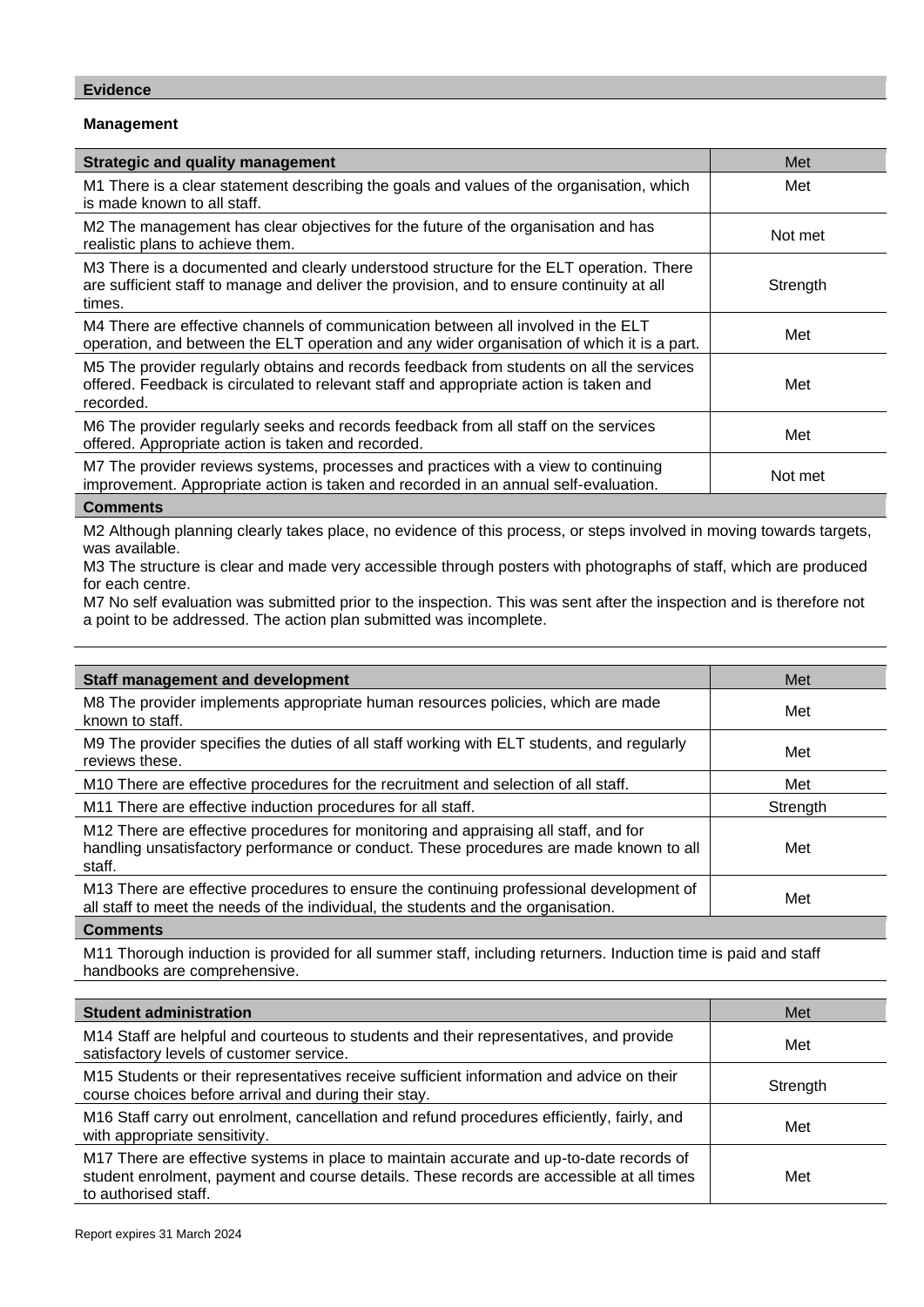| M18 There are effective systems to maintain up-to-date and accessible records of local<br>contact details for students, and their designated emergency contacts. | Met |
|------------------------------------------------------------------------------------------------------------------------------------------------------------------|-----|
| M19 There is a clear and effective policy on student attendance and punctuality that is<br>known to all staff and students and is applied consistently.          | Met |
| M20 All staff and students are made aware of conditions and procedures under which a<br>student may be asked to leave the course.                                | Met |
| M21 All students and, where appropriate, group leaders and parents/legal guardians,<br>receive information in writing about how to make a complaint.             | Met |
|                                                                                                                                                                  |     |

#### **Comments**

M15 Students and agents receive comprehensive pre-course information and communication in a number of ways, including through a live chat facility on the website.

| <b>Publicity</b>                                                                                                                                                                        | Area of strength |
|-----------------------------------------------------------------------------------------------------------------------------------------------------------------------------------------|------------------|
| M22 All publicity and information is accurate, and gives rise to realistic expectations about<br>the premises, location, and the extent and availability of the services and resources. | Strength         |
| M23 All publicity and information about the provider and the services it offers is in clear,<br>accurate and accessible English.                                                        | Met              |
| M24 Publicity gives clear, accurate and easy-to-find information on the courses.                                                                                                        | Strength         |
| M25 Publicity includes clear, accurate and easy-to-find information on costs.                                                                                                           | Met              |
| M26 Publicity or other information made available before enrolment gives an accurate<br>description of the level of care and support given to any students under 18.                    | Met              |
| M27 Publicity gives an accurate description of any accommodation offered.                                                                                                               | Strength         |
| M28 Descriptions of staff qualifications are accurate.                                                                                                                                  | Met              |
| M29 Claims to accreditation are in line with Scheme requirements.                                                                                                                       | Met              |
| Commante                                                                                                                                                                                |                  |

#### **Comments**

The website is the main medium of publicity, and there is also a junior programmes brochure. The school also makes use of a range of social media.

M22 Both the website and the brochure provide very clear descriptions and pictures of the main features of the provision, fully representative of the student experience.

M24 Course information is clear, detailed and easy to find and navigate.

M27 Accommodation options are set out in a dedicated area of the website and include photographs of residences in use as well as full details for comparison.

#### **Premises and resources**

| <b>Premises and facilities</b>                                                                                                                                                | Area of strength |
|-------------------------------------------------------------------------------------------------------------------------------------------------------------------------------|------------------|
| P1 Premises, including any external areas, are in a good state of repair, cleanliness and<br>decoration, and provide a comfortable environment for students and staff.        | Strength         |
| P2 Classrooms and other learning areas provide a suitable study environment.                                                                                                  | Strength         |
| P3 Students have adequate room and suitable facilities for relaxation and the<br>consumption of food.                                                                         | Met              |
| P4 Free drinking water is available. A choice of appropriate food at affordable prices is<br>available to students on site, if not available locally.                         | Met              |
| P5 There is adequate signage to buildings, routes, rooms and exits, and there are<br>facilities for the display of general information.                                       | Strength         |
| P6 There is sufficient space for all staff, for meetings, relaxation and the storage of<br>personal possessions, and for teachers to carry out their preparation and marking. | Met              |

**Comments**

P1 Although very different in style, premises at both centres are extremely well maintained and presented and provide an extremely comfortable environment. In Southampton there are lifts to all areas, and a very good range of facilities. Buildings are extremely modern and clean, and students have plenty of choice in terms of space for relaxation and congregation. In the New Forest, the school is more intimate and contained, and students have access to several outdoor areas and gardens within the school.

P2 Classrooms in both centres are spacious and quiet, with flexible furniture, good natural light and ventilation, and, in Southampton, air conditioning.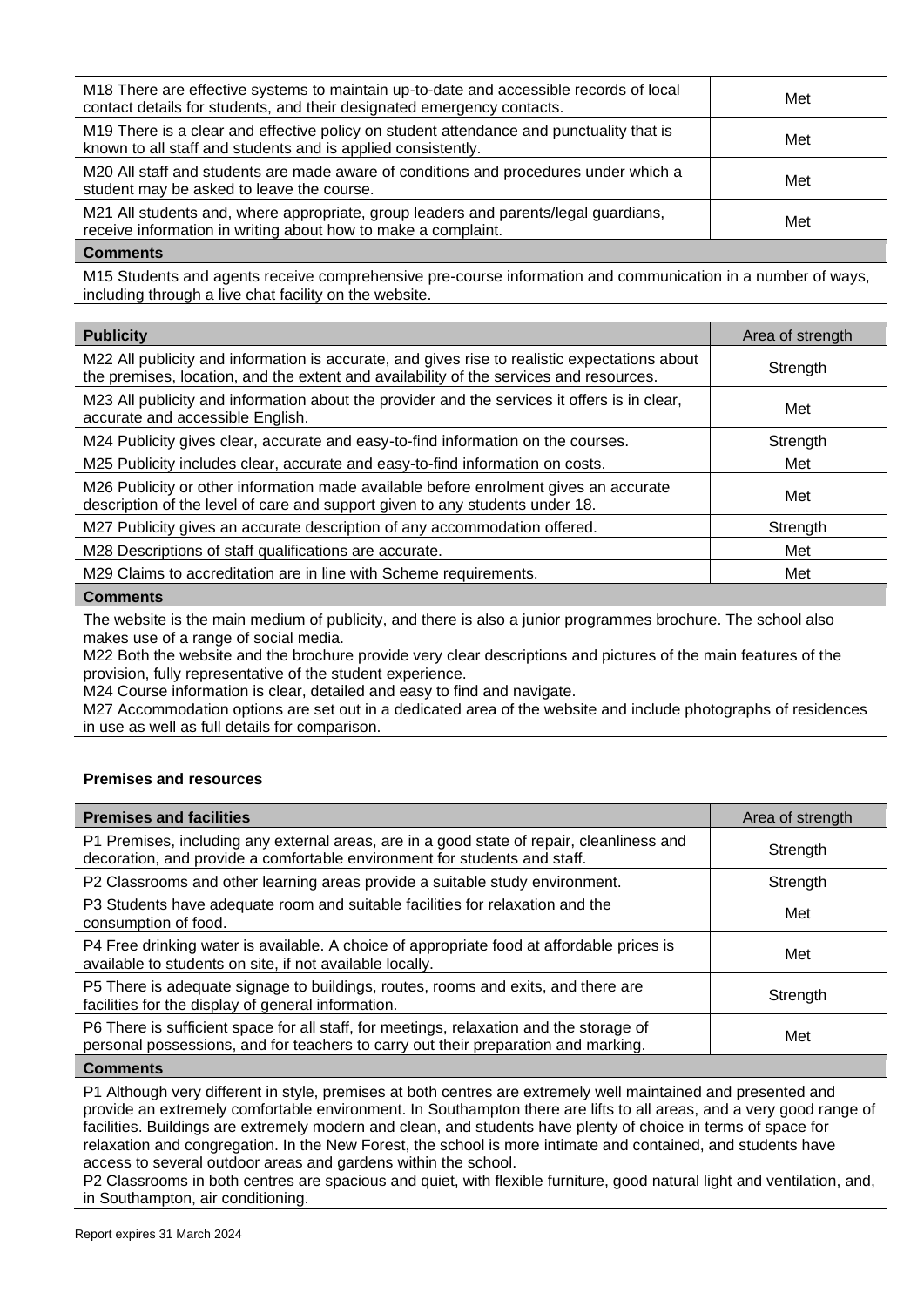P5 Signage is extremely well managed to create a clear centre identity within host premises. There are signs and noticeboards in appropriate locations in both centres, enabling the operation to be found easily. Noticeboards are attractive, informative and up to date.

| <b>Learning resources</b>                                                                                                                                                                                            | Met      |
|----------------------------------------------------------------------------------------------------------------------------------------------------------------------------------------------------------------------|----------|
| P7 There are sufficient learning resources for the number of students enrolled,<br>appropriate to their age and the level, length and type of courses offered.                                                       | Met      |
| P8 There are appropriate resources for teachers, which are adequate in number,<br>accessible, and well maintained and organised.                                                                                     | Met      |
| P9 Any educational technology inside the classroom and elsewhere is well maintained<br>with adequate technical support. Staff receive appropriate training in using the available<br>technology to support learning. | Strength |
| P10 Any facilities provided for additional or independent learning are appropriately<br>equipped and organised.                                                                                                      | N/a      |
| P11 Students receive guidance on the use of any resources provided for independent<br>learning.                                                                                                                      | N/a      |
| P12 There is a policy for the continuing review and development of teaching and learning<br>resources, and evidence of its implementation.                                                                           | Met      |
| <b>A</b> - --- --- - -- 1 -                                                                                                                                                                                          |          |

#### **Comments**

P9 In Ringwood, a good range of traditional resources is available. In Southampton there is a very good range of well-maintained educational technology in classrooms, which is used regularly and confidently. Immediate technical support is available on site.

### **Teaching and learning**

| Academic staff profile                                                                                                                                 | Met |
|--------------------------------------------------------------------------------------------------------------------------------------------------------|-----|
| T1 All academic staff have a level of education normally represented by a Level 6<br>qualification on the Ofqual register of regulated qualifications. | Met |
| T2 The teaching team has ELT/TESOL qualifications relevant to the courses they are<br>teaching.                                                        | Met |
| T3 The teaching team has a range of experience, knowledge and skills appropriate to the<br>courses offered and the needs of the learners.              | Met |
| T4 The academic manager/academic management team has an appropriate professional<br>profile to provide academic leadership.                            | Met |
| $n$ ammanta                                                                                                                                            |     |

#### **Comments**

T1 Rationales were provided for two teachers without a Level 6 qualification, and these were accepted in the context of this inspection. Both had appropriate levels of engagement with post-school learning and/or life experience.

T2 Rationales were provided for two teachers who did not have ELT qualifications that met Scheme requirements. Both teachers had good relevant experience and were being well supported.

| <b>Academic management</b>                                                                                                                  | Met      |
|---------------------------------------------------------------------------------------------------------------------------------------------|----------|
| T5 Teachers are matched appropriately to courses.                                                                                           | Met      |
| T6 There are effective procedures for the appropriate timetabling of students, teachers,<br>courses and classrooms.                         | Met      |
| T7 There are formalised arrangements, satisfactory to students and staff, for covering for<br>absent teachers.                              | Met      |
| T8 Where enrolment is continuous, explicit attention is paid to all aspects of academic<br>management affected.                             | Met      |
| T9 There are effective arrangements, led by an academic manager, to ensure appropriate<br>day-to-day guidance and support for all teachers. | Strength |
| T10 There are effective arrangements for the observation and monitoring of teachers'<br>performance by a TEFLQ academic manager.            | Strength |
| <b>Comments</b>                                                                                                                             |          |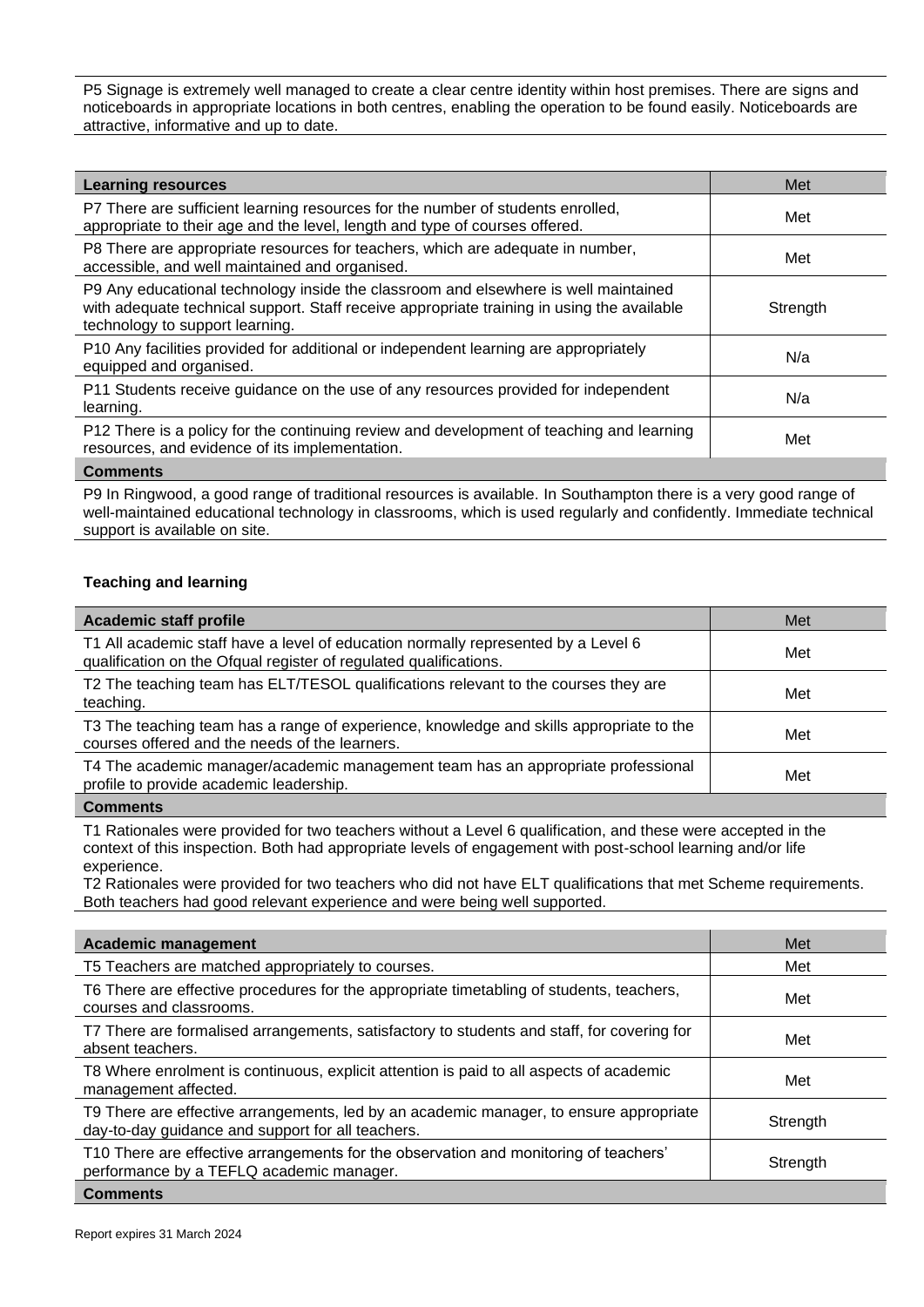T9 The two CPD trainers based at the main school pay regular visits to the centres during the summer period and deliver teacher development sessions. They also provide induction and support for head teachers, and a feature of this model is that it enables development for head teachers as well as their teaching teams. Teachers in the focus groups spoke very highly of the support provided overall.

T10 Observations are carried out by head teachers, and also by the CPD trainers, so that head teachers gain additional experience and support in carrying out formal observation, with a form that has been developed for them to use. Teaching staff in both centres were extremely positive about observation and the feedback they had received.

| <b>Course design and implementation</b>                                                                                                                                                        | Met      |
|------------------------------------------------------------------------------------------------------------------------------------------------------------------------------------------------|----------|
| T11 Course design is based on stated principles. There is a coherent and appropriate<br>course structure described in writing for teachers' guidance.                                          | Met      |
| T12 Course design is regularly reviewed in light of the different and changing needs of<br>students and feedback from teachers and students.                                                   | Met      |
| T13 Written course outlines and intended learning outcomes, appropriate to the course<br>length and type, are available to students.                                                           | Strength |
| T14 Any activities additional to English classes, and which form part of the language<br>curriculum, encourage the acquisition of language and the development of relevant<br>language skills. | N/a      |
| T15 Courses include study and learning strategies that support independent learning and<br>enable students to benefit from their programmes and continue their learning after the<br>course.   | Met      |
| T16 Courses include strategies which help students to develop their language skills<br>outside the classroom and benefit linguistically from their stay in the UK.                             | Met      |
| Comments                                                                                                                                                                                       |          |

T12 Feedback is collected from staff and students and adjustments can be made to courses. However, it is unclear who drives this process in the absence of dedicated year-round academic oversight for the summer programme. T13 Weekly course outlines are extremely appropriate, including 'will be able to' descriptors which are picked up in 'can do' statements as part of a weekly review.

| Learner management                                                                                                                       | Met |
|------------------------------------------------------------------------------------------------------------------------------------------|-----|
| T17 There are effective procedures for the correct placement of students, appropriate to<br>their level and age.                         | Met |
| T18 There are effective procedures for evaluating, monitoring and recording students'<br>progress.                                       | Met |
| T19 Students are provided with learning support and enabled to change courses or<br>classes where necessary.                             | Met |
| T20 Where relevant, students are guided to select the examinations and examination<br>training best suited to their needs and interests. | Met |
| T21 Academic reports are made available to students on request and, in the case of<br>under 18s, to their parents/guardians.             | Met |
| T22 Students wishing to progress to mainstream UK education have access to relevant<br>information and advice.                           | N/a |
| <b>Comments</b>                                                                                                                          |     |

All criteria in this area are fully met.

#### **Classroom observation record**

| Number of teachers seen        | 15  |
|--------------------------------|-----|
| Number of observations         | 15  |
| Parts of programme(s) observed | All |
| Cammanta                       |     |

**Comments**

The total includes the head teacher at the New Forest Centre who is scheduled to teach 15 hours weekly. The head teachers at other centres do not have teaching commitments.

**Teaching: classroom observation** Area of strength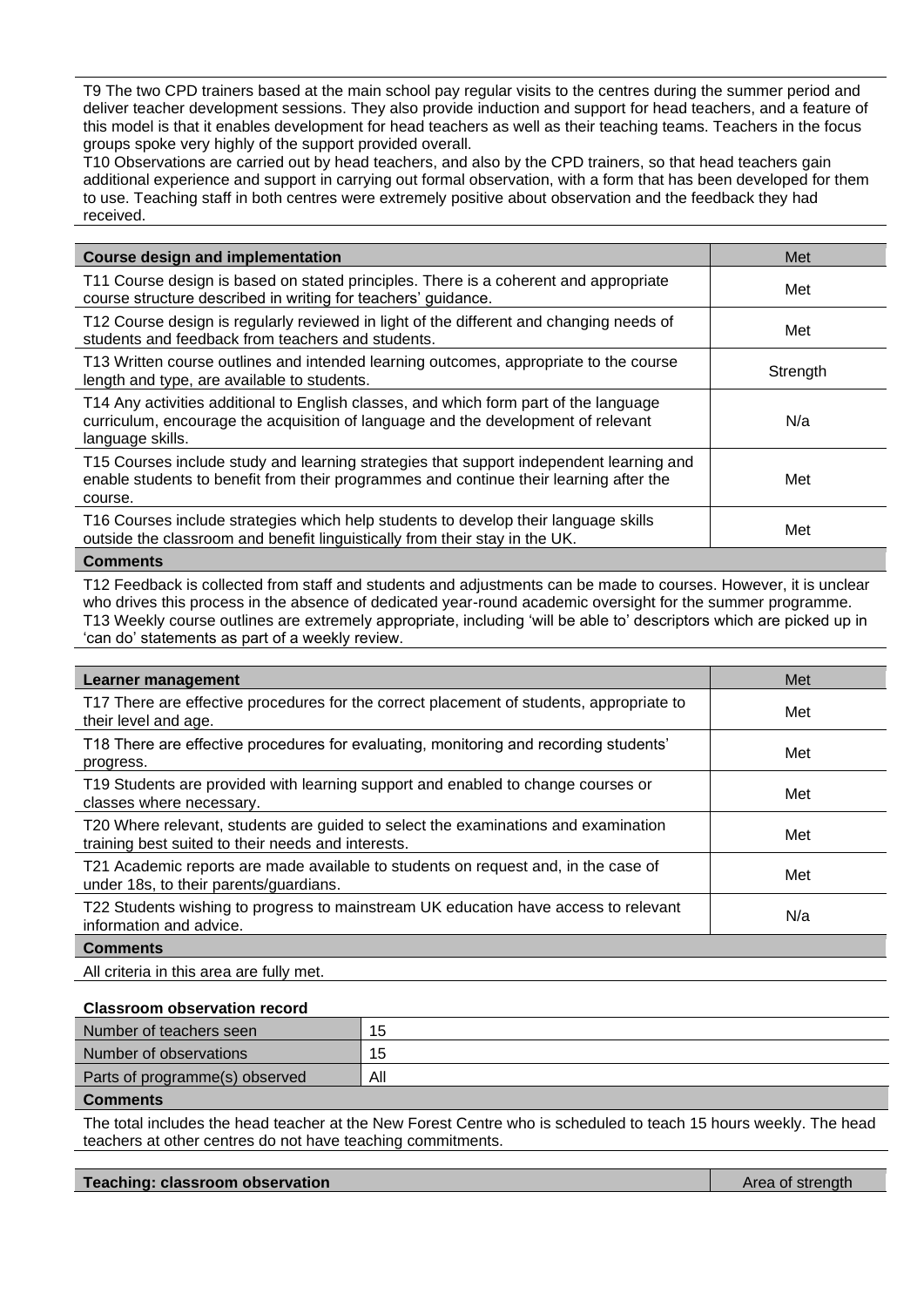| T23 Teachers demonstrate sound knowledge and awareness of the use of English and<br>the linguistic systems underlying it, and provide appropriate models of both spoken and<br>written English. | Met      |
|-------------------------------------------------------------------------------------------------------------------------------------------------------------------------------------------------|----------|
| T24 The content of the lessons shows that the course objectives, the learning needs and<br>cultural backgrounds of the students have been taken into account.                                   | Strength |
| T25 Lessons lead to relevant learning outcomes, made known to students and achieved<br>through a coherent sequence of activities.                                                               | Met      |
| T26 Teaching techniques are appropriate to the focus of the lesson and to the needs of<br>the group and individual learners.                                                                    | Met      |
| T27 Teachers promote learning by the effective management of the classroom<br>environment and resources.                                                                                        | Strength |
| T28 Students receive appropriate and timely feedback on their performance during the<br>lesson.                                                                                                 | Strength |
| T29 Lessons include activities to evaluate whether learning is taking place.                                                                                                                    | Met      |
| T30 Teachers demonstrate the ability to engage students and create a positive learning<br>atmosphere.                                                                                           | Strength |

#### **Comments**

T23 Teachers generally demonstrated sound awareness of language and in most cases provided clear models. Stronger lessons included additional language information such as phonemic script or parts of speech, and provided some good explanations.

T24 Lessons generally included extremely relevant materials and tasks. Plans provided useful student profiles, including information on learning styles and strengths and weaknesses. The strongest plans also offered specifics on how to accommodate these differences.

T25 Learning outcomes were mostly relevant and it was clear that they had been made known to students. Lessons were generally appropriately staged.

T26 An appropriate range of teaching techniques was seen in many lessons, including eliciting, checking questions, clear instructions and monitoring.

T27 Many teachers made good use of good seating arrangements and movement. There was some very clear boardwork, including good use of colour in stronger lessons, as well as use of visual prompts and handouts. Classroom equipment was used confidently, and students were often invited to move to the front and use boards. T28 Useful praise and plentiful encouragement were in evidence in most classes. A range of correction techniques was seen, particularly in stronger lessons, including prompting self-correction and inviting peer involvement and discussion.

T29 Most teachers made use of short assessment tasks, review, and plenary sessions.

T30 With isolated exceptions, teachers graded their own language well and spoke at an appropriate speed. The majority ensured a good variety of interaction patterns and established very good rapport with their students. Making good use of personalisation, nomination, teamwork and competition. In the majority of classes students were highly engaged.

#### **Classroom observation summary**

The teaching observed met the requirements of the Scheme and ranged from excellent to satisfactory, with the majority being good or better. Knowledge of the linguistic systems of English was sound, and virtually all teachers were able to adapt their language to the students' level. Lesson content was highly relevant to the needs, ages and cultural background of the students, and led to relevant learning outcomes. In most lesson segments observed, techniques were varied and appropriate, and students were fully engaged. A range of techniques ensured that appropriate feedback was provided to students, and there were opportunities to evaluate learning in most lessons. Teachers' sensitivity to individual and whole class needs resulted in a very positive learning atmosphere.

#### **Welfare and student services**

| <b>Care of students</b>                                                                                                                                                                                    | Met      |
|------------------------------------------------------------------------------------------------------------------------------------------------------------------------------------------------------------|----------|
| W1 Providers ensure the safety and security of students on their premises by measures<br>appropriate to their age and background, and the location.                                                        | Met      |
| W2 There is a comprehensive plan to respond to any emergency. This plan is known to<br>all staff, and relevant elements are known to students.                                                             | Met      |
| W3 Students receive pastoral care appropriate to their age, background and<br>circumstances. All staff and students know the name(s) of the person or people who deal<br>with students' personal problems. | Strength |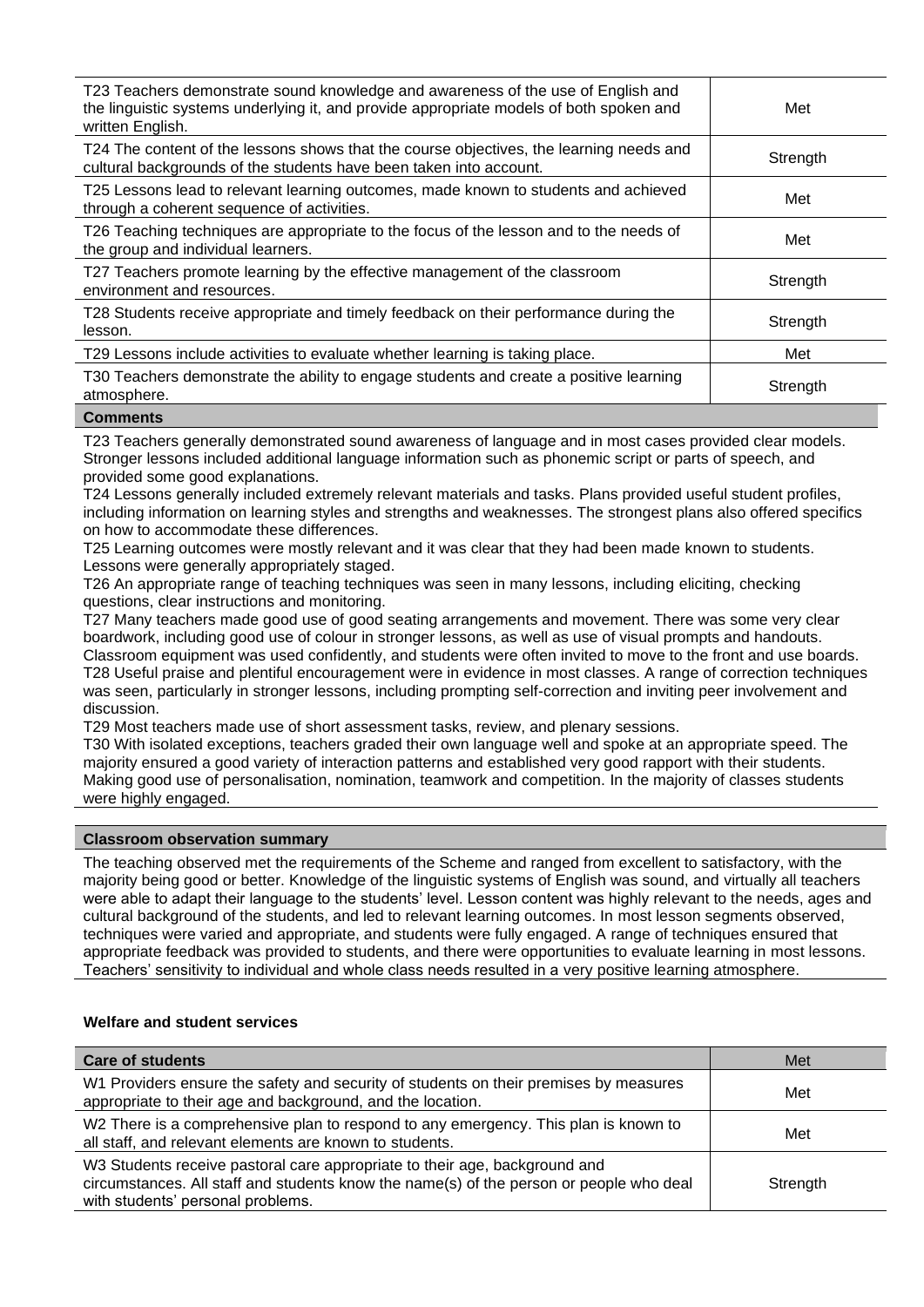| W4 There are policies to promote tolerance and respect, and procedures for dealing with<br>any abusive behaviour. All staff and students are aware of these.                                     | Met |
|--------------------------------------------------------------------------------------------------------------------------------------------------------------------------------------------------|-----|
| W5 Where relevant, students receive a 24-hour emergency contact number for the<br>provider, in writing.                                                                                          | Met |
| W6 Students receive in advance information on the most appropriate forms of transport<br>between the point of entry to the UK and the provider or accommodation, including<br>approximate costs. | Met |
| W7 Students receive advice on relevant aspects of life in the UK.                                                                                                                                | Met |
| W8 Students have access to adequate health care provision.                                                                                                                                       | Met |
|                                                                                                                                                                                                  |     |

## **Comments**

W1 For both centres visited, risk assessments and fire safety measures are in place and students are carefully monitored.

W3 Students benefit from a very high level of pastoral care from all staff at both centres. Staff knew their students well, even students who had only been with them for a short time, and all staff spoken to felt pastoral care and the well-being of the students was central to their work and to the ethos of the school. Students in the focus groups felt secure and knew who they would go to with any problems.

| <b>Accommodation</b> (W9–W22 as applicable)                                                                                                                                        | Met |
|------------------------------------------------------------------------------------------------------------------------------------------------------------------------------------|-----|
| All accommodation                                                                                                                                                                  |     |
| W9 Students have a comfortable living environment throughout their stay.                                                                                                           | Met |
| W10 Arrangements for cleaning and laundry are satisfactory.                                                                                                                        | Met |
| W11 A responsible representative inspects all accommodation (for safety and suitability)<br>before students are placed, and at least every two years after that.                   | Met |
| W12 Students receive written confirmation of accommodation booked, giving clear and<br>accurate information.                                                                       | Met |
| W13 There are effective procedures for identifying and resolving any problems students<br>have with their accommodation.                                                           | Met |
| W14 Accommodation providers receive written confirmation of the rules, terms and<br>conditions applied by the provider with respect to the provision of accommodation<br>services. | Met |
| W15 Students receive meals as agreed; these offer a well-balanced diet, taking into<br>account any reasonable dietary requirements students may have.                              | Met |
| <b>Comments</b>                                                                                                                                                                    |     |

All criteria in this area are fully met.

| Accommodation: homestay only                                                                                                                                                                  |     |
|-----------------------------------------------------------------------------------------------------------------------------------------------------------------------------------------------|-----|
| W16 Homestay hosts accommodate no more than four students at one time.                                                                                                                        | Met |
| W17 Homestay hosts do not accommodate more than one student with the same<br>language, unless the students, their agents, parents or legal guardians specifically<br>request this in writing. | Met |
| W18 No more than two students share the same bedroom, unless the students, their<br>agents, parents or legal guardians specifically request this in writing.                                  | Met |
| W19 English is the language of communication within the homestay home.                                                                                                                        | Met |
| W20 Hosts ensure that there is an adult available to receive students on first arrival.                                                                                                       | Met |
| <b>Comments</b>                                                                                                                                                                               |     |
|                                                                                                                                                                                               |     |

All criteria in this area are fully met.

| Accommodation: other                                                                                                                           |     |
|------------------------------------------------------------------------------------------------------------------------------------------------|-----|
| W21 Students receive information about the implications of their living in private rented<br>accommodation and advice in case of difficulties. | N/a |
| W22 The provider monitors any other accommodation recommended, and booking and<br>payment arrangements are clear.                              | N/a |
| <b>Comments</b>                                                                                                                                |     |

None.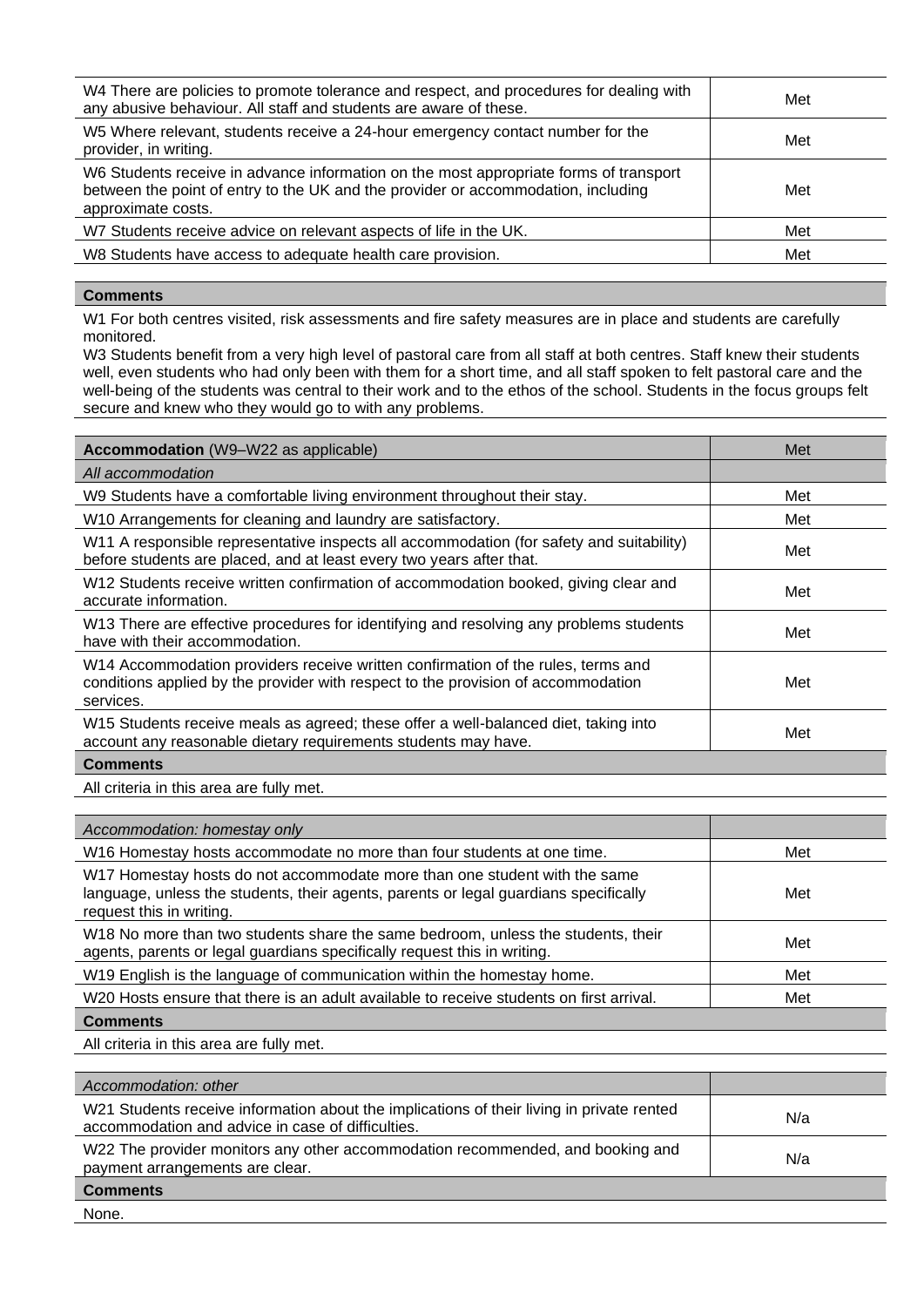| <b>Leisure opportunities</b>                                                                                                                                               | Met |
|----------------------------------------------------------------------------------------------------------------------------------------------------------------------------|-----|
| W23 Students have appropriate information about and access to social, cultural and<br>sporting events and activities which enhance their experience of studying in the UK. | Met |
| W24 The content of any leisure programme is appropriate to the age and interests of the<br>students.                                                                       | Met |
| W25 Any leisure programmes are well organised and sufficiently resourced.                                                                                                  | Met |
| W26 There are effective systems to ensure the health and safety of students on all on-site<br>and off-site activities.                                                     | Met |
| W27 Staff supervising sporting and leisure activities on or off-site have appropriate<br>experience and training.                                                          | Met |
| <b>Comments</b>                                                                                                                                                            |     |
| All criteria in this area are fully met.                                                                                                                                   |     |

## **Safeguarding under 18s**

| <b>Safeguarding under 18s</b>                                                                                                                                                                                                                                   | Met     |
|-----------------------------------------------------------------------------------------------------------------------------------------------------------------------------------------------------------------------------------------------------------------|---------|
| S1 There is a safeguarding policy which specifies procedures to ensure the safety and<br>well-being of all students under the age of 18. A named member of staff is responsible for<br>implementing this policy and responding to child protection allegations. | Met     |
| S2 The provider makes the policy known to all adults in contact with under 18s through<br>their role with the organisation, and provides guidance or training relevant to its effective<br>implementation.                                                      | Met     |
| S3 The provider has written parental/guardian consent reflecting the level of care and<br>support given to students under 18, including medical consent.                                                                                                        | Met     |
| S4 Recruitment procedures for all roles involving responsibility for or substantial access to<br>under 18s are in line with safer recruitment good practice and the organisation's<br>safeguarding policy.                                                      | Met     |
| S5 There are suitable arrangements for the supervision and safety of students during<br>scheduled lessons and activities.                                                                                                                                       | Not met |
| S6 There are suitable arrangements for the supervision and safety of students outside the<br>scheduled programme.                                                                                                                                               | Met     |
| S7 There are suitable arrangements for the accommodation of students.                                                                                                                                                                                           | Not met |
| S8 There are suitable arrangements to ensure contact between the provider and parents,<br>legal guardians or their nominated representatives concerning the welfare of students.                                                                                | Met     |
|                                                                                                                                                                                                                                                                 |         |

#### **Comments**

The junior summer courses are for students aged 11–17. At the time of the inspection seven students aged 18, from the same year group, were enrolled on the junior courses.

S5 There are generally very good arrangements in place to ensure students are well supervised and accounted for at all times, including regular roll calls and staff members being responsible for groups of ten students known to them. However, one group had made alternative arrangements and were taking students on daily excursions. No risk assessments had been carried out for these excursions and only group leaders accompanied the students, with no involvement from Lewis school staff. In addition, although the school accepts students who are just 18 from the same year group, no risk assessments had been done to take account of this.

S7 No risk assessments were in place for the small number of 18 year-olds accommodated with junior students.

#### **Declaration of legal and regulatory compliance**

D1 The organisation certifies that it operates at all times in accordance with the declarations in the *Declaration of legal and regulatory compliance*.

The Accreditation Scheme requires accredited providers to comply with all applicable laws and regulations. Providers must take steps to ensure that they are aware of, and comply with, all existing and new legal requirements.

On initial application and annual renewal of accreditation, providers are required to confirm that they are complying with all applicable laws and regulations.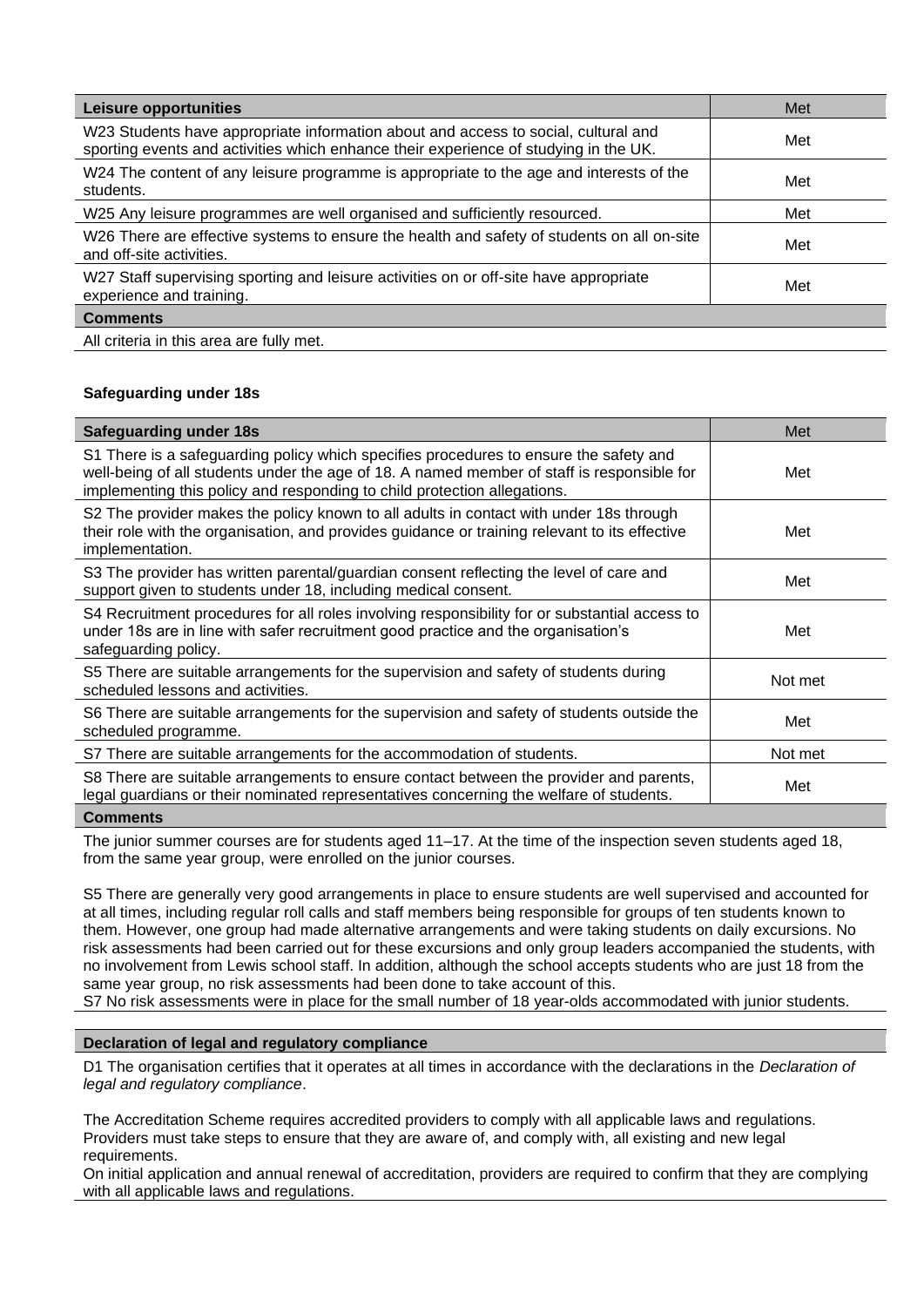Inspectors will check a random sample of items during inspection, in relation to criterion D1; if they find evidence of a breach of statutory or other legal requirements, the provider will be required to submit evidence of compliance confirmed by the appropriate regulatory body.

Any breach of the law or regulations will be viewed seriously by the Scheme and may result in the withdrawal or withholding of accreditation.

Any sustained breach of the law or regulations which an accredited provider fails upon reasonable notice to remedy will result in accreditation being withdrawn.

## **Comments**

D1 The items sampled were satisfactory.

## **Organisation profile: multicentre**

## **1. COLLATED DATA FOR ALL ELIGIBLE CENTRES (INCLUDING THOSE NOT INSPECTED)**

| <b>Inspection history</b>                                                              | Dates/details                                         |
|----------------------------------------------------------------------------------------|-------------------------------------------------------|
| First inspection                                                                       | 2011                                                  |
| Last full inspection                                                                   | 2015                                                  |
| Subsequent spot check (if applicable)                                                  | N/a                                                   |
| Subsequent supplementary check (if applicable)                                         | N/a                                                   |
| Subsequent interim visit (if applicable)                                               | N/a                                                   |
| Current accreditation status                                                           | Accredited                                            |
| Other related non-accredited activities (in brief) by this<br>multicentre organisation | Theatre Camp, Art Camp                                |
| Other related accredited schools/centres/affiliates                                    | Lewis School of English (Adults and off peak juniors) |
| Other related non-accredited schools/centres/affiliates                                | Award bearing teacher training courses                |

#### **Private sector**

| Date of foundation             | 1976                                                          |
|--------------------------------|---------------------------------------------------------------|
| Ownership                      | Name of company: Lewis School Ltd<br>Company number: 03312844 |
| Other accreditation/inspection | N/a                                                           |

#### **Premises profile**

| Address of Head Office (HO)                                | 30-33 Palmerston Road, Southampton SO14 1LL |
|------------------------------------------------------------|---------------------------------------------|
| Name and location of centres offering ELT at the time of   | l Reading                                   |
| the inspection but not visited                             |                                             |
| Name and location of any additional centres not open or    | N/a                                         |
| offering ELT at the time of the inspection and not visited |                                             |

| Student profile at peak at all centres                | Collated totals in peak week:<br>15 July 2019, all centres |  |  |  |  |  |
|-------------------------------------------------------|------------------------------------------------------------|--|--|--|--|--|
| <b>ELT/ESOL students (eligible courses)</b>           |                                                            |  |  |  |  |  |
| 18 years and over                                     |                                                            |  |  |  |  |  |
| 17 years and under                                    | 530                                                        |  |  |  |  |  |
| <b>Overall total of ELT/ESOL students shown above</b> | 537                                                        |  |  |  |  |  |
| Predominant nationalities                             | Italian, Spanish, Omani, Kazakh                            |  |  |  |  |  |

| Staff profile at peak at all centres and HO                            | Collated total in peak week:<br>HO and all centres |
|------------------------------------------------------------------------|----------------------------------------------------|
| Total number of teachers and academic managers on eligible ELT courses |                                                    |
| Total number activity managers and staff                               | 35                                                 |
| Total number of management (non-academic) and administrative staff     |                                                    |
| Total number of support staff (e.g. houseparents, matrons, catering)   |                                                    |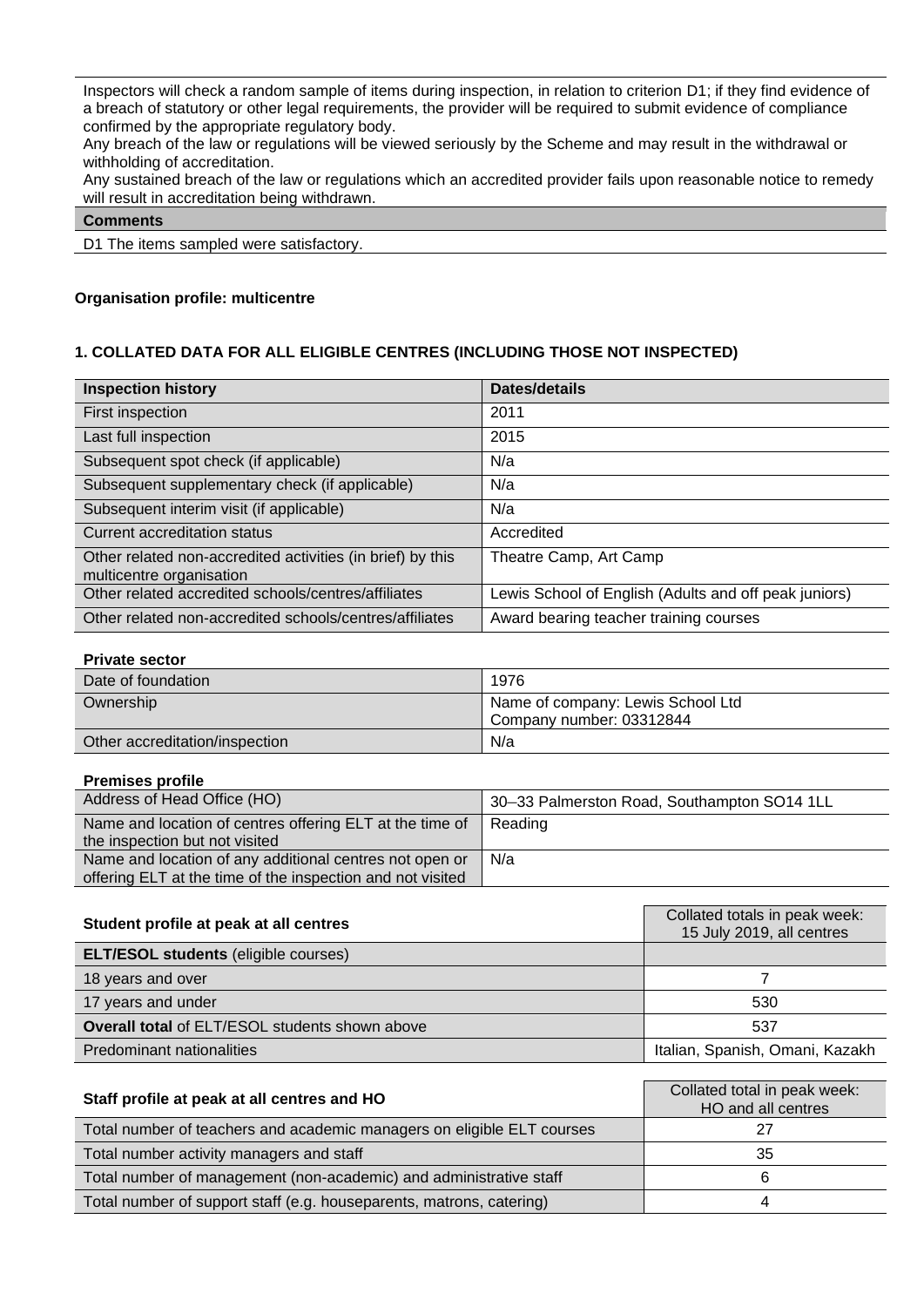## **2. DATA ON CENTRES VISITED**

| 1. Name of centre Southampton  |  |
|--------------------------------|--|
| 2. Name of centre   New Forest |  |
| 3. Name of centre              |  |
| 4. Name of centre              |  |
| 5. Name of centre              |  |

| <b>Student profile</b>                          |       | Totals at inspection: centres visited |               |   |   |              |       | Totals in peak week: centres visited |   |   |  |  |  |
|-------------------------------------------------|-------|---------------------------------------|---------------|---|---|--------------|-------|--------------------------------------|---|---|--|--|--|
| Centres                                         |       | 2                                     | 3             | 4 | 5 |              | 2     | 3                                    | 4 | 5 |  |  |  |
| <b>ELT/ESOL</b><br>students                     |       |                                       | At inspection |   |   | In peak week |       |                                      |   |   |  |  |  |
| 18 years and over                               | 5     | $\overline{2}$                        |               |   |   | 5            | 2     |                                      |   |   |  |  |  |
| 17 years and<br>under                           | 282   | 41                                    |               |   |   | 365          | 46    |                                      |   |   |  |  |  |
| <b>Overall total</b>                            | 287   | 43                                    |               |   |   | 370          | 48    |                                      |   |   |  |  |  |
| U18 programmes:<br>advertised<br>minimum age(s) | 11    | 11                                    |               |   |   | 11           | 11    |                                      |   |   |  |  |  |
| U18 programmes:<br>advertised<br>maximum age(s) | $17*$ | $17*$                                 |               |   |   | $17*$        | $17*$ |                                      |   |   |  |  |  |
| Predominant<br>nationalities<br>$+10.5$         |       | Italian, Spanish, Arabian, Kazakh     |               |   |   |              |       |                                      |   |   |  |  |  |

18 if in same year group

| Staff profile at centres visited                                          |    |   | At inspection |   | In peak week |    |   |   |  |  |
|---------------------------------------------------------------------------|----|---|---------------|---|--------------|----|---|---|--|--|
| Centres                                                                   |    | າ |               | 4 | 5            |    |   | 3 |  |  |
| Total number of teachers and academic managers on<br>eligible ELT courses | 14 | 3 |               |   |              | 15 | 3 |   |  |  |
| Total number of activity managers and staff                               | 17 | 5 |               |   |              | 18 | 5 |   |  |  |
| Total number of management (non-academic) and<br>administrative staff     | ⌒  |   |               |   |              |    |   |   |  |  |
| Total number of support staff                                             | 0  | 4 |               |   |              |    | 4 |   |  |  |

## **Academic manager qualifications profile at centres visited**

| Profile in week of inspection: at centres visited                               | Total number of academic managers |  |  |  |  |  |
|---------------------------------------------------------------------------------|-----------------------------------|--|--|--|--|--|
| Centres                                                                         |                                   |  |  |  |  |  |
| TEFLQ qualification and 3 years relevant experience                             |                                   |  |  |  |  |  |
| Academic managers without TEFLQ qualification or 3<br>years relevant experience |                                   |  |  |  |  |  |
| <b>Total</b>                                                                    |                                   |  |  |  |  |  |
| Comments                                                                        |                                   |  |  |  |  |  |

The head teacher at the new Forest centre was scheduled to teach 15 hours weekly.

# **Teacher qualifications profile at centres visited**

| Profile in week of inspection at centres visited | Total number of teachers |  |  |  |  |  |  |
|--------------------------------------------------|--------------------------|--|--|--|--|--|--|
| Centres                                          |                          |  |  |  |  |  |  |
| TEFLQ qualification                              |                          |  |  |  |  |  |  |
| <b>TEFLI</b> qualification                       |                          |  |  |  |  |  |  |
| Holding specialist qualifications only (specify) |                          |  |  |  |  |  |  |
| <b>YL</b> initiated                              |                          |  |  |  |  |  |  |